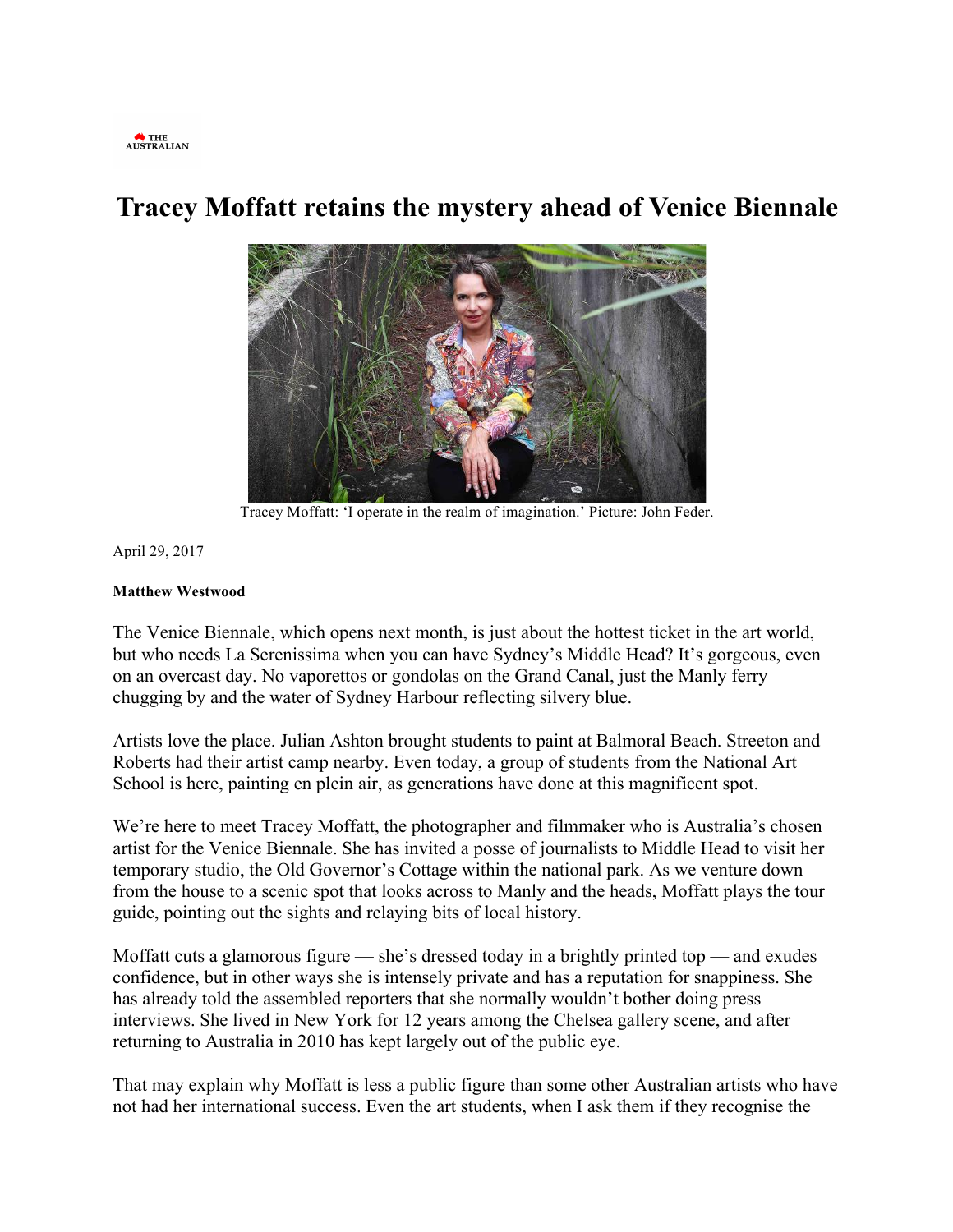woman at the centre of attention, have no idea who she is, until it's pointed out that she's Tracey Moffatt, the celebrated photographer, soon headed for Venice.

There's an air of mystery, too, around today's event that is flagged as a visit to Moffatt's studio and a preview of her Biennale exhibition, called *My Horizon*. In fact, there is disappointingly little to see.

The cottage where Moffatt has been working shows no evidence of having been an artist's studio. Moffatt makes narrative photographs, or "photo dramas", that are a bit like movie stills. She works like a film director, moving her actors around the scene to tell a story and create atmosphere. But today there is no sign of costumes or props, photographic equipment or, indeed, of pictures. The two series of large-scale photographs and two short films that comprise her exhibition have been shipped to Venice.

Apparently the secrecy is to do with the Biennale, and rules that seem more like a doge's dictum. Moffatt's work, to be installed in the new Australian Pavilion, cannot be unveiled until the official preview on May 10. But perhaps the rules also suit Moffatt's preference for privacy, allowing her to skirt questions about the ideas behind her work and about what the pictures represent.

For now she is able to reveal just one of the images, on a TV screen. The picture called *Hell* shows three figures in silhouette, wearing hats and clothes that could be from the 1940s or 50s. They are standing on a bridge or between two low walls, and beams of sunlight cut through the haze, an effect achieved with a smoke machine. There are few narrative clues until Moffatt points out the figure on the left is a mother. There's a man in a trench coat, smoking a cigarette — Moffatt refers to him as a devil, or middleman — and standing in the background what appears to be a policeman.

What's going on? A hint is in the title of the series, called *Passage*, and a printed statement that refers to legal and illegal journeys. The mind races ahead, trying to connect the figures into a story. Perhaps it's about people-smuggling, or an escape from a violent place.



Hell from the Passage series, which makes up part of Moffatt's Venice exhibition.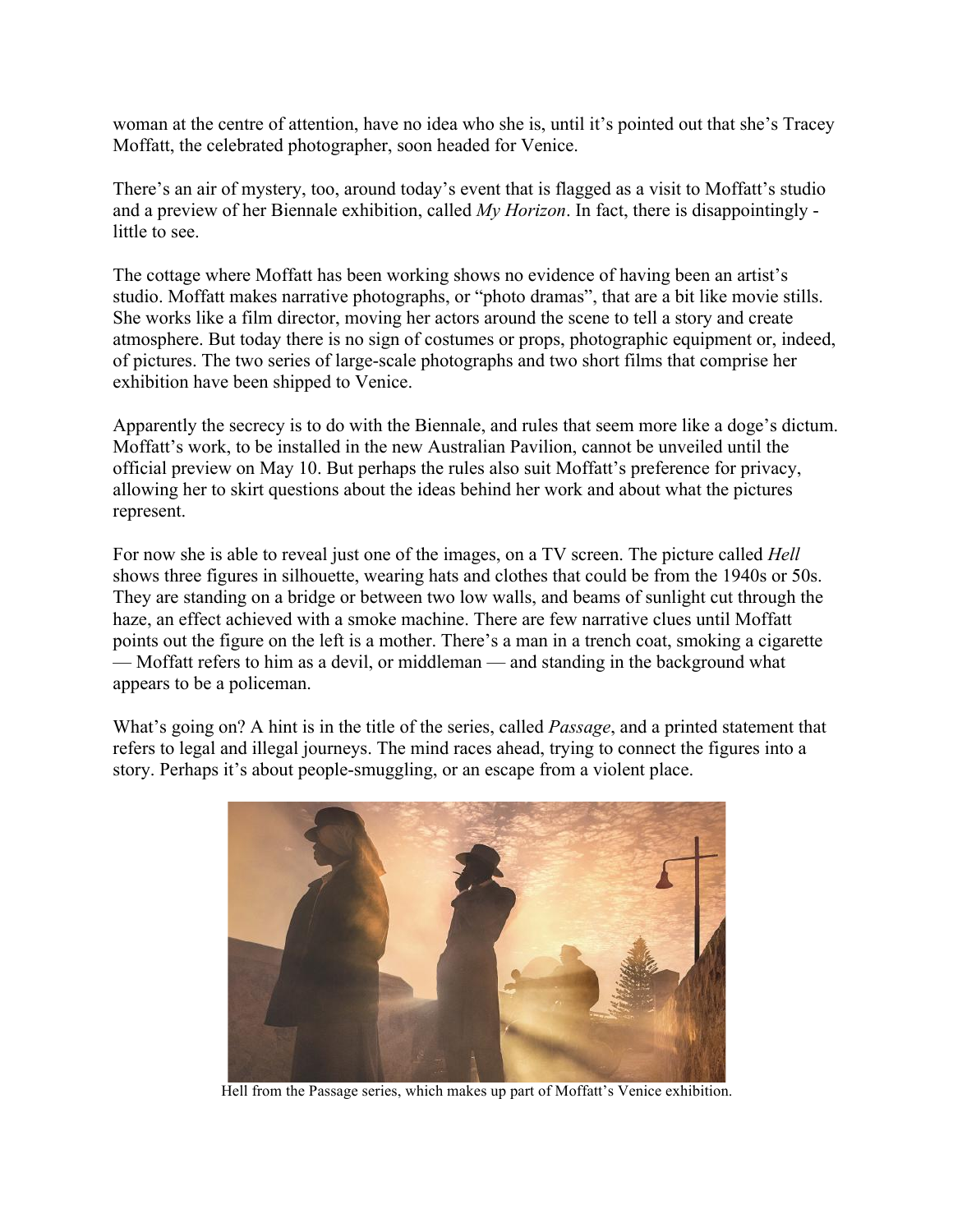"You'll see a baby, which isn't in that shot," Moffatt says later. "A mother wanting escape, she wants passage. Or it could be read that she's arrived, if it's a dockland, a port. It's a time of day when it's not quite daylight, not quite night ... enough to give me the theatrics of the shooting rays. The slippage: the characters slipping in and out of shadows, and alleyways, and clandestine meetings and discussions."

It may or may not be important that Moffatt is the first Aboriginal artist to be given a solo show at the Venice Biennale. Previously artists including Rover Thomas and Emily Kame Kngwarreye have shown in group exhibitions, and Moffatt also featured in an international group show, in 1997. But indigeneity was not a factor in Moffatt being selected for a solo show at the highprofile event. Businesswoman and arts patron Naomi Milgrom, who heads the commissioning panel, says she is simply a great Australian artist. "She had in her mind very clearly what she wanted to do, what she wanted to express," Milgrom says of her exhibition proposal. "It was just a knockout."

Moffatt, 56, has spoken before of her upbringing in suburban Brisbane: how she was born to an Aboriginal mother, was fostered to a poor white family and didn't know her father. Race, identity, sexuality, gender — the whole box and dice of identity politics — are themes that recur through her work. But Moffatt doesn't go at it with a polemical sledgehammer. If anything, her photo dramas have a certain detachment, even irony and humour. They are about stories, dreams, sensations.

A series such as *Up in the Sky* (1997) includes scenes of primal outback violence, and images that could be about the Stolen Generations, but are depicted with an almost free-floating objectivity. In another of her well-known series, *Scarred for Life* (1994 and 1999), little snapshots about race, disadvantage, gender and social acceptance transcend the particular to become universal expressions of humiliation and hurt. For now, though, she is giving little away about the content of *My Horizon*, other than to say in a statement that it alludes to issues such as race, gender, sexuality, desire, identity, human connection and estrangement, and aspects of her family history.

"I operate in the realm of imagination," Moffatt says. "I'm not a documentary filmmaker, I'm not interested in realism. If I'm interested in realism, it's only to mimic it, consciously. I'm not like Cartier-Bresson — you know, the decisive moment. I don't go out with a camera and try to capture something."

Moffatt likes to tell or hint at a story, but she also has an obsession with image-making and with referencing visual styles from the past, whether cartoon strips, Victorian gothic, documentary photography or Italian social realism. The Venice Biennale series called *Passage* is a visual homage to film noir and the movies she enjoyed watching as a teenager: hence the moody shadows and air of mystery or jeopardy.

The second series takes its visual cues from the surrealist cinema of Luis Bunuel and Maya Deren, in what Moffatt says is a suite of dreamlike pictures that play with flashback and visions of the future. Other details she won't reveal, not even the name of the series, but she describes her frustration in getting the concept to its final form. An initial idea of giving the photographs a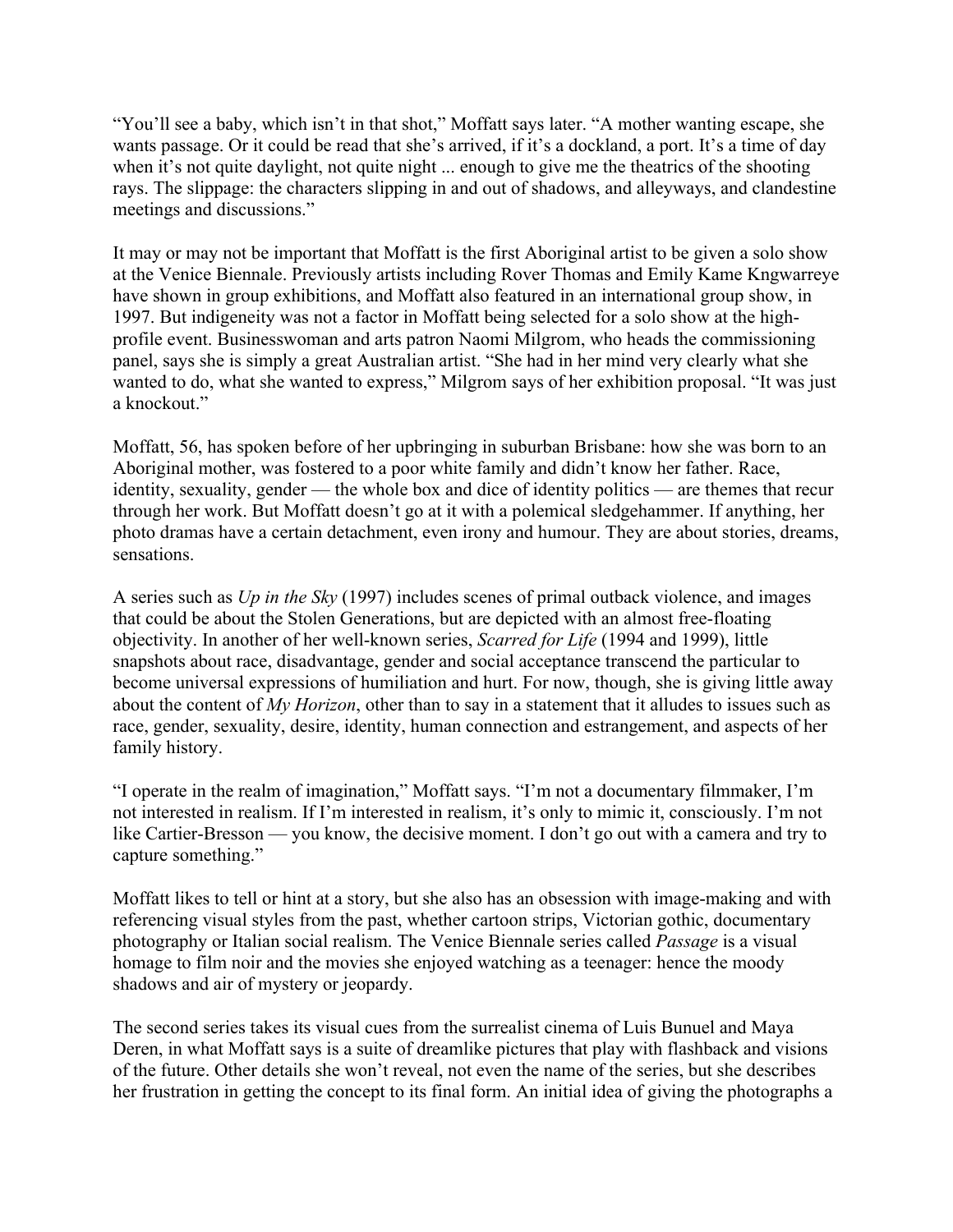painted texture — similar to those of her 2010 *Plantation* series — just wasn't working. "It was putting texture on to the paper so that the works became painterly — but the new work wasn't about painting," she says.

"That's where I got into a pickle, and I'm staring at a blank wall, and I'm getting phone calls from my commissioner, 'How's the work coming along?'. And it's not coming along. And there was the panic setting in, and there was the terror, and I've now added a new terror to my list of terrors: going to the dentist, air turbulence, getting my legs waxed, and now it's making work for the Venice Biennale."

By now I'm sitting with Moffatt on the veranda of another of the cottages at Middle Head. The press photographs done for the day, she has changed into a black T-shirt and jeans, sunglasses perched on her head. Preparing for Venice has exhausted her and already she's thinking of the recovery party she'll have once it's over, perhaps at this place.



Something More No.1, a 1989 self-portrait taken by Tracey Moffatt.

The tizzy, the sense of panic, she says, is part and parcel of her art-making. Typically she begins with an idea and a storyboard that sets out, as if for a movie, the individual frames that will comprise her fractured narratives. For the photographic sessions she'll cast her characters from models, actors or people off the street and move them around like pieces on a chessboard. She may take up to 100 photographs of a scene before she chooses one that will take its place in the series — or decides that it doesn't work at all. How does she know when a photograph has the desired effect? "When I feel I haven't seen it before," she says. "That's all it is. And when it's not working, it's because I've seen it before. It looks like something else."

Presenting an exhibition of entirely new work at Venice gives her an uncomfortable feeling of being scrutinised or exposed on the world stage but actually she wouldn't have it otherwise. Moffatt wants only to make new work, not to be pulled back into the orbit of well-circulated images.

That would include her famous series *Something More* from 1989 — with Moffatt in a red cheongsam wanting to escape a scene of rural poverty — and her mashup films made with Gary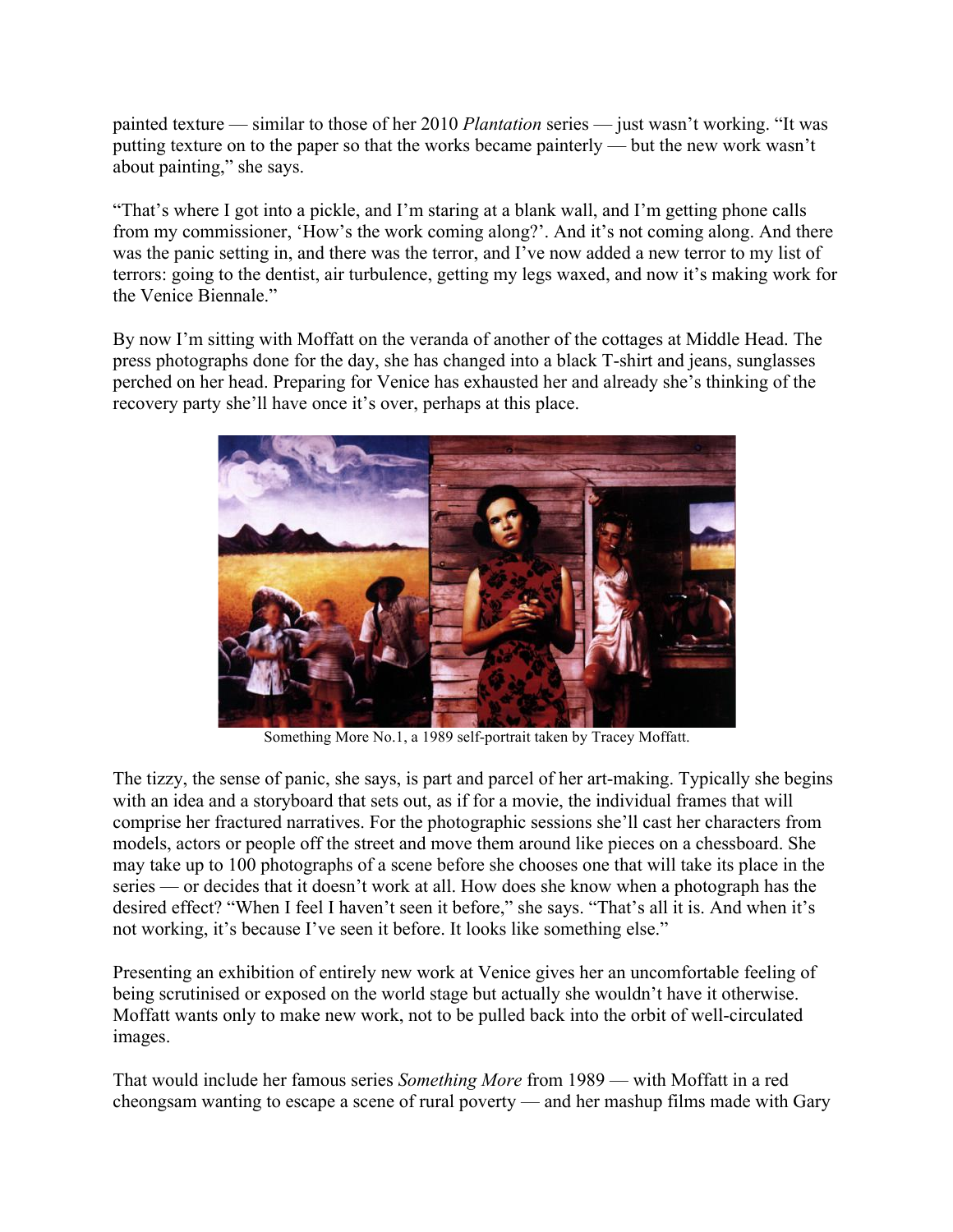Hillberg that are now on a tour of regional galleries. Moffatt is happy the films are being shown but didn't want to be involved in the exhibition.

"Just don't call me," she says. "Send it around, let it go to the 17 venues, but I'm not going to do one interview. It's all about letting go and letting one's work go out into the world. My success is to do with the fact I'm always able to let go, and that's what I think artists should do. You make the work and leave it alone."

The same goes for shows at major institutions, it seems. Moffatt says a big museum — she won't say which — offered her an exhibition next year, but she insisted that she would only make new work for it. She already is making calls for a future project, scouting for locations and forming pictures in her head.

For now, the art world, and Moffatt's family and friends, are about to descend on Venice. Will she be able to give herself a good time? After a conversation potholed with deliberate vagueness and circumspection, she's unequivocal. "I love a good time. It's either one or the other with me: I'm totally intense and working, or I'm a party girl. There's nothing in between."

*The Venice Biennale runs from May 13 to November 26. A catalogue of My Horizon, edited by Natalie King, will be published by Thames & Hudson (\$49.99).*



The Australian Pavilion in Venice. Picture: John Gollings

## **WHERE GIANT TROLLS MEET REAL-WORLD ISSUES**

The Venice Biennale opening next month will feature everything from giant trolls to treasures from the ancient civilisations of Mesopotamia. Such is the sometimes distorted, sometimes sublime mirror of art reflecting a vision of the world.

Venice is the world's oldest art fair, the biennale that began all biennales. For the 57th exhibition this year, the curator is Christine Macel from the Pompidou Centre in Paris. She has chosen as her theme Viva Arte Viva, describing it as an "exclamation, a passionate outcry for art and the state of artists".